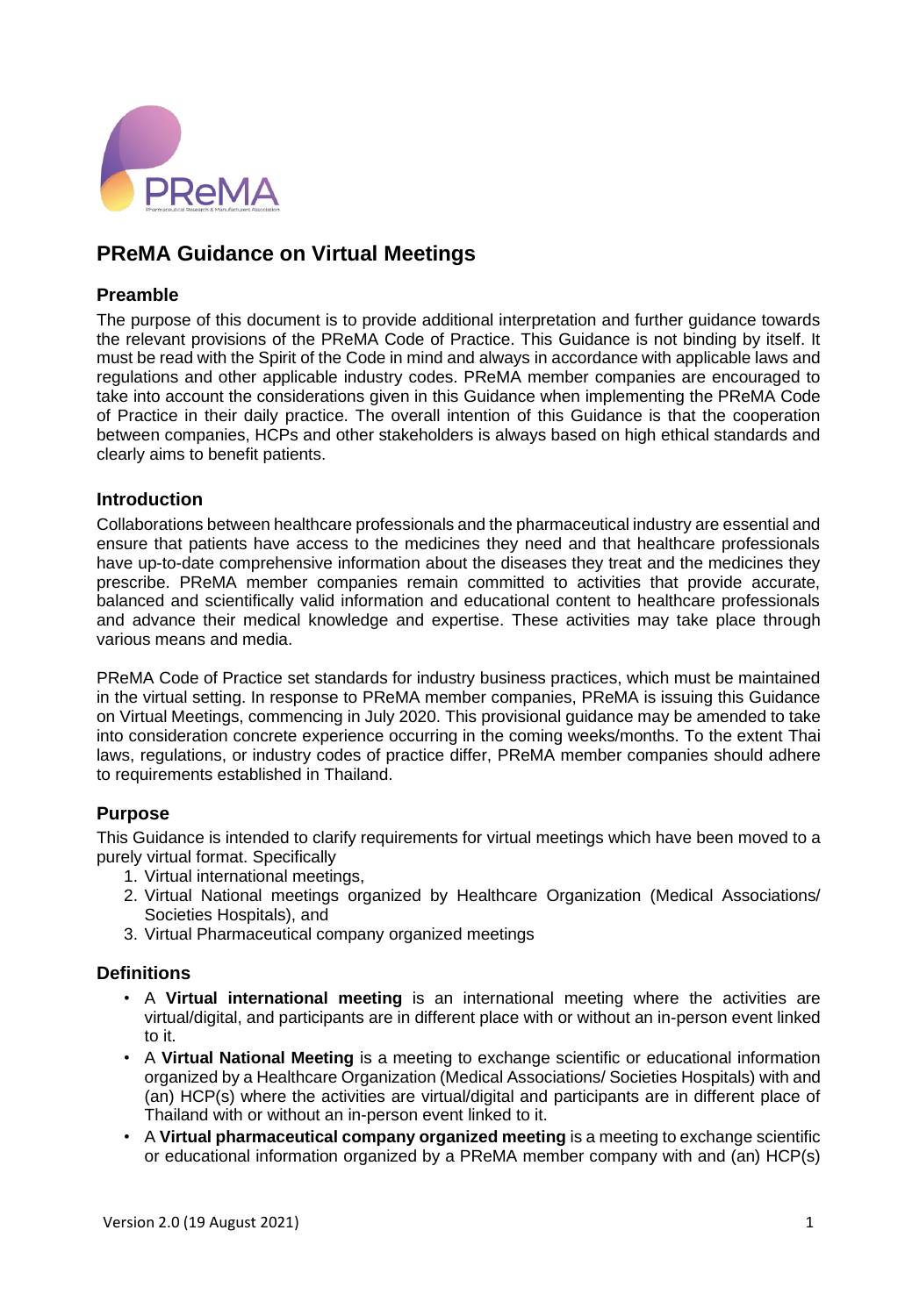where the activities are virtual/digital and participants are in different place of Thailand with or without an in-person event linked to it.

- **A Virtual Exhibition Booth/Exhibition** is an area in the context of a virtual meeting where pharmaceutical companies (and other organizations) can virtually display their product materials to delegates in the commercial booth and their scientific material in the virtual medical exhibition space.
- **A Healthcare Professional (HCP)** means any member of the medical, dental, pharmacy or nursing professions or any other person who in the course of his or her professional activities may prescribe, recommend, purchase, supply, or administer a pharmaceutical product and those as defined under current Drugs Act, in context of PReMA code, including government officers who review and approve pharmaceutical products
- **Healthcare Organization (HCO)** means an entity that provides healthcare, which is not an individual Healthcare Professional, but may be a group of Healthcare Professionals. Examples are hospitals, clinics, medical schools or universities, group practices, laboratories, including medical society who is independent association of medical or scientific professionals organized to promote medical or scientific knowledge and advances.

## **Scope**

The Guidance is intended to cover the activities organized by PReMA member companies or hosted by healthcare organizations and supported by PReMA member companies in 4 areas as follows:

- 1. Support of virtual meetings, and symposium
- 2. Support of materials used before and during virtual congresses, meetings, and symposium
- 3. Support of virtual exhibition booth
- 4. Meals & refreshment during virtual meetings and symposium

#### **1. Support of virtual meetings, and symposium**

*Article 7.2 and Article 7.3 of the PReMA Code of Practice*

- A support of virtual meetings and symposium organized either by companies directly or by third parties, providing funding to assist in the medical education of HCPs, sponsorships to medical societies organizing events, hiring of exhibition space, support of speakers, etc. These activities are covered by PReMA Code of Practice. The requirements were originally drafted for in-person meetings but apply similarly to virtual meetings.
- The prime reason for attendees to participate in such meetings should be the scientific or educational value. In determining whether to support a virtual event, consideration should be given to the educational program, overall cost, nature of the audience, and cybersecurity and privacy arrangements.
- PReMA member companies might find it helpful to clearly document the reasons as to why they decide to support a virtual meetings, and symposium
- PReMA member companies (with the support of the third party organizing the virtual meetings and symposium) implement processes to ensure that the HCO's virtual platforms enable to categorize the participants (HCPs/Non-HCPs), e.g. via a pop-up asking the participant to confirm his/her status.

#### **2. Support of materials used before and during virtual meetings, and symposium**

*Article 4, Article 5, and Article 6 of the PReMA Code of Practice*

- The electronic communication tools are referring to emails and mobile application such as LINE, WhatsApp, Messenger, etc.
- All materials used before and during virtual meetings and symposium can be exhibited and provided to HCPs via electronic tools only when they are complied with or approved by the FDA, in terms of the content and distribution in electronic channel.
- The company should establish a process and control to
	- − verify HCP personal data to ensure that such materials will be provided to the specific recipient (targeted HCP).